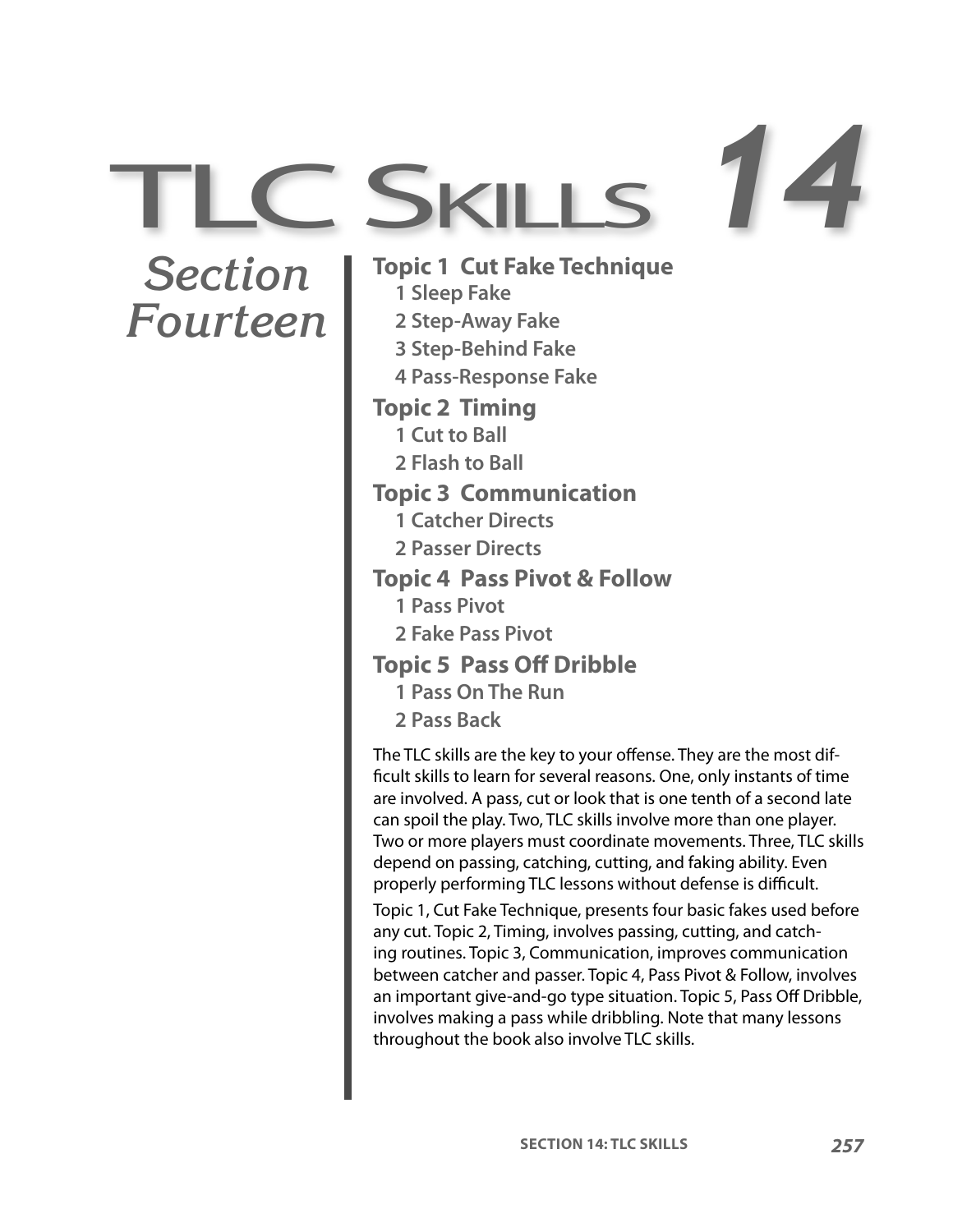# **1 Cut Fake Technique**

## **Briefs**

In Lesson 1, each player relaxes then sprints to the ball.

In Lesson 2, each player walks away from the passer before sprinting to the ball. In Lesson 3, each player steps behind the defense, then sprints to the ball.

In Lesson 4, the catcher reacts to a fake from the passer before sprinting to the ball.



- **individual**
- **5-10 minute intro**
- **5 minutes daily**
- **do 3-10 times**



# **Fundamental Notes**

Faking without the ball is a crucial offensive skill that is often overlooked by coaches. Faking before cuts frees up closely-covered players, allowing the offense to function properly. Every second on offense, off-ball players should be misdirecting the defense in some way. It is hard to think of an offensive situation where a player would not fake. Overtly faking a cut is used to keep the defense close. This move allows other players to operate more freely.

Remember that the key to all faking is that it be slow enough for the defense to react. Fast fakes are counterproductive. After completing these lessons require players to fake before each cut in each and every lesson in practice.

### **1 The Sleep Fake Setup**

Players line up, side-by-side, on the midcourt line. The coach stands at the free-throw line. **See the diagram Setup Lessons 1-4.**

#### **Directions For Players**

**1.** The first fake is one that is accomplished only too readily. It is the sleep fake. Relax. Appear to be uninvolved. Turn away from the action slowly. Actually, pay close attention to everything. You are waiting for the right moment to cut.

**2.** Do this fake while I am talking to you. When I hold up three fingers, sprint forward to the top of the key.

**•**Start the fake lesson by saying, "Ready, go!" In a sense this is funny, because "go" in this case means sleep.

**•**Do not make it easy for the players to see your fingers. Hold up two and then four as many times as needed before holding up three.

**•**Alternately, tell players to count to two slowly one thousand one, one thousand two—then sprint forward.

**3.** Sprint forward with arms extended for the pass until I pass the ball to one cutter.

**•**The fake is slow, the sprint is fast.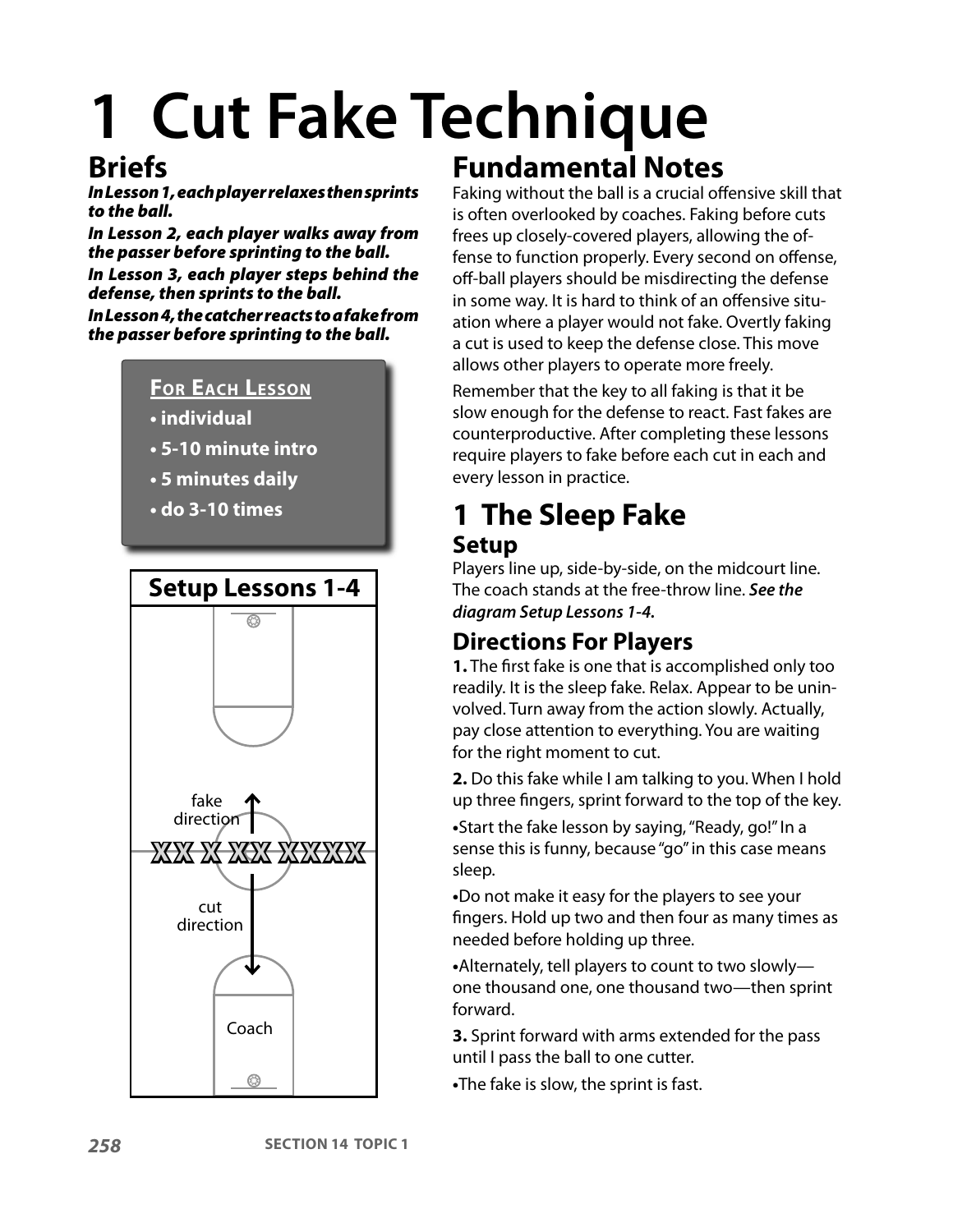**•**Pass only after the players sprint 10-15 yards.

**•**Watch each player's fake. Instruct players how to make it more convincing.

**•**Repeat this fake 5-10 times.

**•**This is one of the few lessons that needs to be repeated only one additional day. However, from this point onward, require players to fake slowly before every cut in every lesson.

# **2 Step-Away Fake**

#### **Setup**

Same as the previous lesson. **See the diagram Setup Lessons 1-4.**

#### **Directions For Players**

**•**Most directions are the same as the previous lesson.

**1.** Take several lazy steps in the opposite direction that you plan to cut.

**2.** Slowly count, "one thousand one, one thousand two" before sprinting forward with arms extended. Stop when I throw a pass.

**•**Alternately you can continue to hold up fingers for the sprint signal.

**•**The step-away fake works well with the sleep fake. Players will naturally combine these on their own without any additional practice.

**•**Repeat 5-10 times.

### **3 Step-Behind Fake Setup**

Same as the first lesson. Designate every other player a defender. **See the diagram Setup Lessons 1-4.**

#### **Directions For Players**

**1.** The defender is in the half-down position and lines up sideways 1 foot closer to the ball than the offense. **See the diagram Step-Behind Fake.** Defenders do not move an inch in this drill! Stay in position!

**•**You will have to position defenders initially. Don't bother with any explanation since they are just motionless dummies in this drill.

**2.** The best way to perform this fake involves sleep-